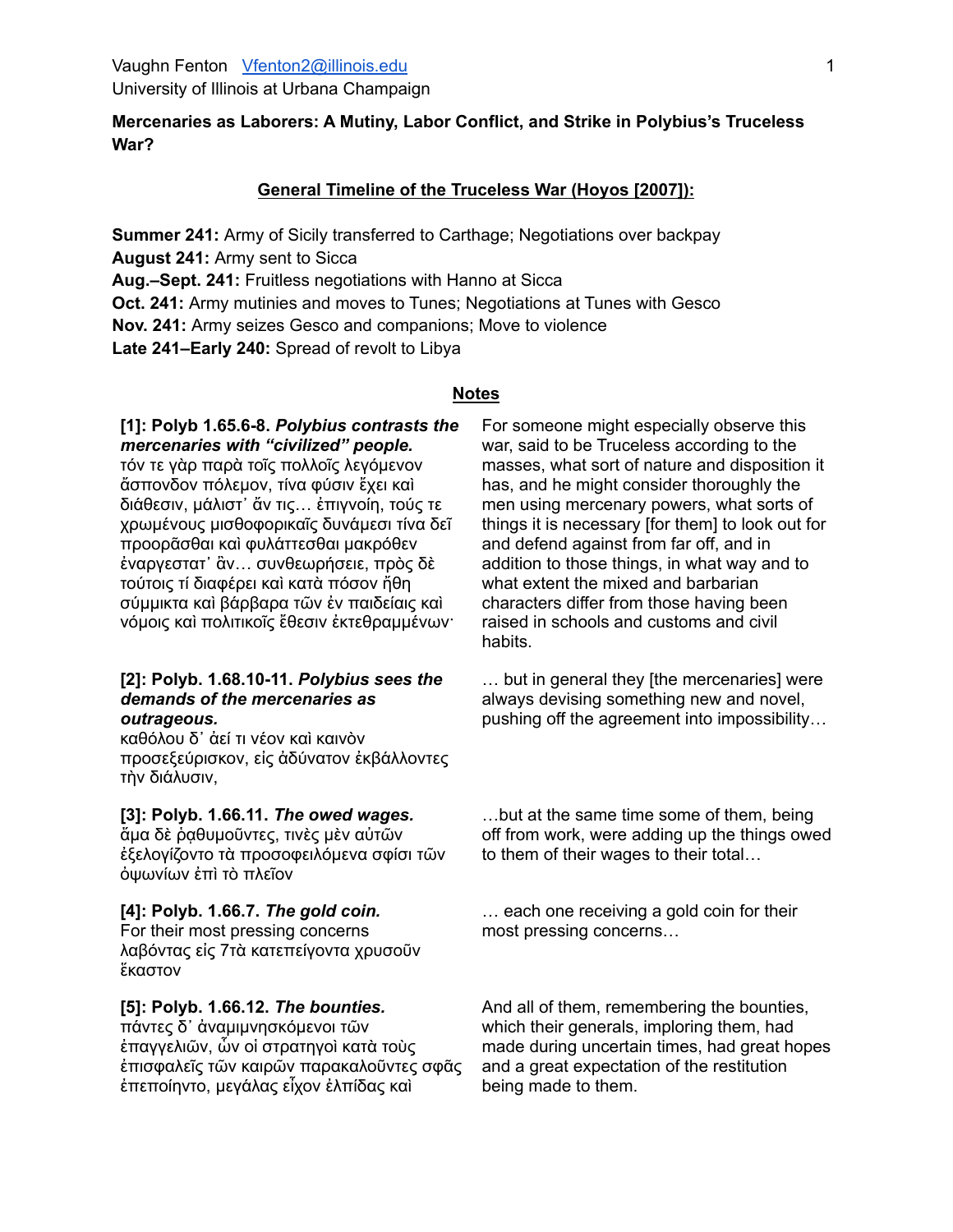μεγάλην προσδοκίαν τῆς ἐσομένης περὶ αὐτοὺς ἐπανορθώσεως.

## **[6]: Polyb. 1.68.5.** *Food given to the mercenaries at cost.*

καὶ τάς τε τῶν ἐπιτηδείων ἀγορὰς ἐκπέμποντες δαψιλεῖς ἐπώλουν, καθὼς ἐκεῖνοι βούλοιντο καὶ τάττοιεν τὰς τιμάς.

## **[7]: Polyb. 1.68.8-10.** *The costs of horses and grain.*

… καὶ τῶν τεθνεώτων ἵππων ἀπήτουν τὰς ἀξίας. προσδεξαμένων δὲ καὶ τοῦτο, πάλιν τῆς προσοφειλομένης σιτομετρίας ἐκ πλείονος χρόνου τὴν μεγίστην γεγονυῖαν ἐν τῷ πολέμῳ τιμὴν ἔφασκον αὑτοὺς δεῖν κομίζεσθαι

# **[8]: Polyb. 1.69.5-7. Spendius's and Mathos's fears.**

ἦν δέ τις Καμπανὸς ηὐτομοληκὼς παρὰ τῶν Ῥωμαίων δοῦλος, ἔχων σωματικὴν δύναμιν καὶ τόλμαν ἐν τοῖς πολεμικοῖς παράβολον, ὄνομα Σπένδιος. οὗτος εὐλαβούμενος μὴ παραγενόμενος αὐτὸν ὁ δεσπότης κομίσηται, καὶ κατὰ τοὺς Ῥωμαίων νόμους αἰκισθεὶς διαφθαρῇ, πᾶν ἐτόλμα καὶ λέγειν καὶ πράττειν, σπουδάζων διακόψαι τὰς διαλύσεις τὰς πρὸς Καρχηδονίους. ἅμα δὲ τούτῳ καὶ Λίβυς τις Μάθως, ὃς ἦν μὲν ἐλεύθερος καὶ τῶν συνεστρατευμένων, πλεῖστα δὲ κεκινηκὼς κατὰ τὰς προειρημένας ταραχάς. ἀγωνιῶν οὖν μὴ τίσῃ καὶ τὴν ὑπὲρ τῶν λοιπῶν δίκην, **ἐπὶ** τῆς αὐτῆς ἐγένετο γνώμης τοῖς περὶ τὸν Σπένδιον. καὶ λαμβάνων τοὺς Λίβυας ὑπεδείκνυε διότι μετὰ τὸν ὀψωνιασμὸν χωρισθέντων τῶν ἄλλων γενῶν εἰς τὰς πατρίδας ἀπερείσονται καὶ τὴν ὑπὲρ ἐκείνων ὀργὴν εἰς αὐτοὺς οἱ Καρχηδόνιοι καὶ βουλήσονται διὰ τῆς εἰς σφᾶς τιμωρίας ἅπαντας καταπλήξασθαι τοὺς ἐν τῆ Λιβύη.

…and sending out markets well stocked with necessities they [the Carthaginians] sold [the goods], just as those guys [the mercenaries] wished and set the prices.

…and they were also demanding back the values of their dead horses. And after [the Carthaginians] also conceded these things, they [the mercenaries] were saying again that it was necessary for them to carry off the greatest price, having come to be in the war, of the grain dole having been owed for a long time.

But there was a certain Campanian deserter, a slave of the Romans, having bodily strength and reckless daring in the wars, named Spendius. This guy, fearing that his arriving master might collect him, and that by the customs of the Romans, having been tortured, he might be killed, he was daring both to do and to say everything, hurrying to break up the resolutions with the Carthaginians. But at the same time in this place there was also a certain Libyan Mathos, who was indeed a free man and one of the ones serving, but had very much incited the previous disturbances. Worrying then that he might pay the penalty also on behalf of the rest, he came into the same mind as the ones around Spendius. And taking the Libyans, he instructed them, since after the other groups were separated to their homelands after pay, the Carthaginians would also vent their anger over them against [the Libyans] themselves and they would plan to strike down through vengeance against them, all the men in Libya.

**[9]:** *Final list of demands* Wages owed from Sicily, grain and grain allowances, reimbursement for the grain bought in Sicily, reimbursement for the horses lost in battle, bounties promised by the generals, guarantees of safety

\*All translations are my own, with the aid of Philips (2016) and Elisa Jennings.